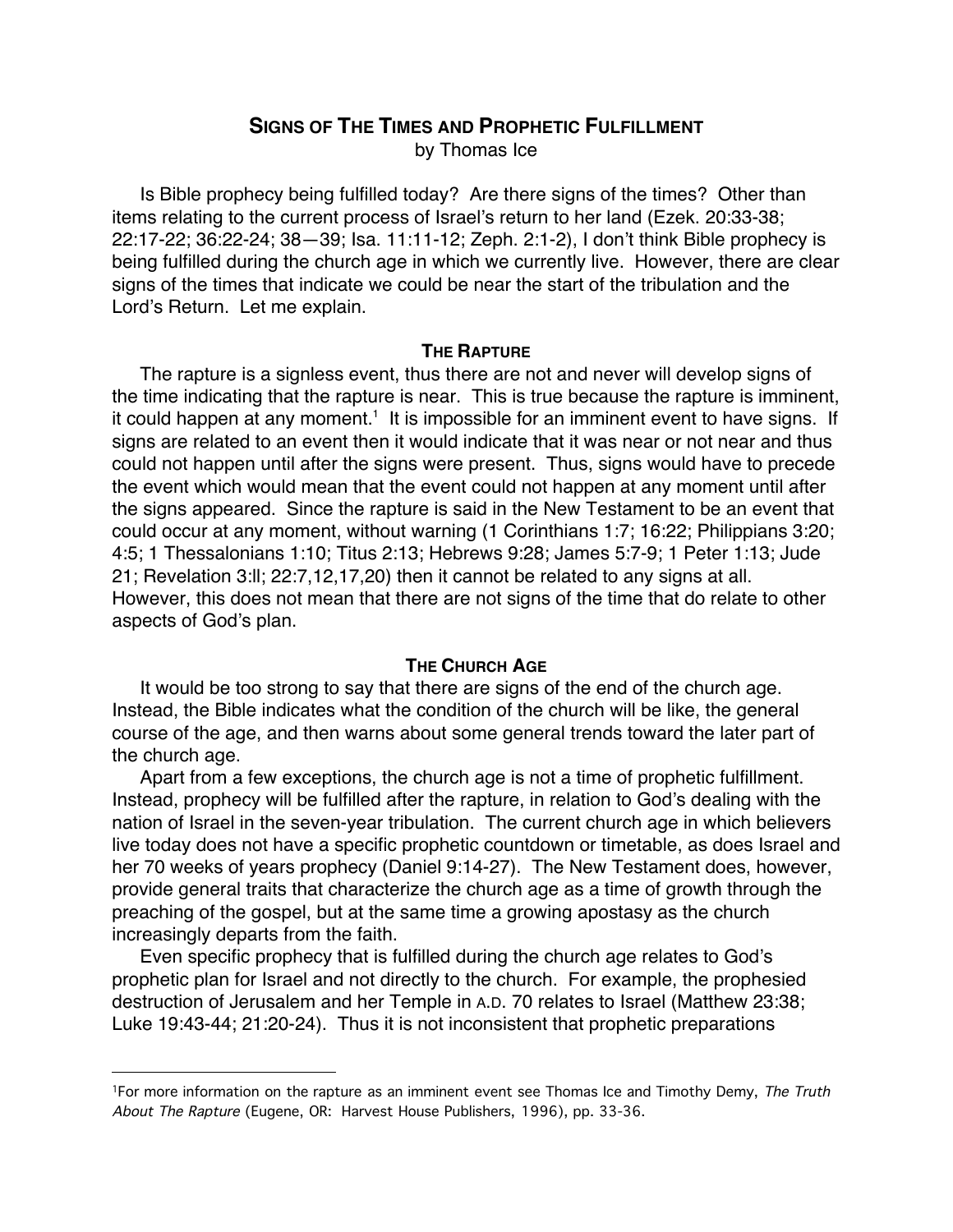relating to Israel are already underway with the reestablishment of Israel as a nation in 1948 even though we still are living in the church age. Paul tells us in 2 Thessalonians 2:7 "For the mystery of lawlessness is already at work; only he who now restrains will do so until he is taken out of the way." The stage is being set for the next phase of God's plan for history—the tribulation.

The church age is not characterized by historically verifiable prophetic events, except her beginning on the Day of Pentecost and her ending with the rapture. But the general course of this age has been prophesied and can provide a general overview of what can be expected during this age. The New Testament teaches us to expect that apostasy will characterize Christendom during the time when the rapture will take place. This common distinctive provides for believers today a general sign of the times.

#### **ISRAEL**

There are many signs relating to God's end time program for Israel. However, we must be careful in how we see them relating to us today during the church age. Since Believers today live during the church age, which will end with the rapture of the church, prophetic signs relating to Israel are not being fulfilled in our day. Instead, what God is doing prophetically in our day is preparing the world or "stage-setting" for the time when He will begin His plan relating to Israel which will then involve the fulfillment of signs and times. Thus, when we see events happening in our day, they are not a fulfillment of Bible prophecy, instead, they are likely preparation for a future fulfillment during the tribulation. One major indicator that we are likely near the beginning of the tribulation is the clear fact that national Israel has been reconstituted after almost 2,000 year.

# **STAGE SETTING**

The present church age is not a time in which Bible prophecy is being fulfilled. Bible prophecy relates to a time after the rapture (the seven-year tribulation period). However, this does not mean that God is not preparing the world for that future time during the present church age—in fact, He is. But this is not "fulfillment" of Bible prophecy. So while prophecy is not being fulfilled in our day, it does not follow that we cannot track "general trends" in current preparation for the coming tribulation, especially since it immediately follows the rapture. We call this approach "stage-setting." Just as many people set their clothes out the night before they wear them the following day, so in the same sense is God preparing the world for the certain fulfillment of prophecy in a future time.

Dr. John Walvoord explains:

But if there are no signs for the Rapture itself, what are the legitimate grounds for believing that the Rapture could be especially near of this generation?

The answer is not found in any prophetic events predicted before the Rapture but in understanding the events that will follow the Rapture. Just as history was prepared for Christ's first coming, in a similar way history is preparing for the events leading up to His Second Coming. . . . If this is the case, it leads to the inevitable conclusion that the Rapture may be excitingly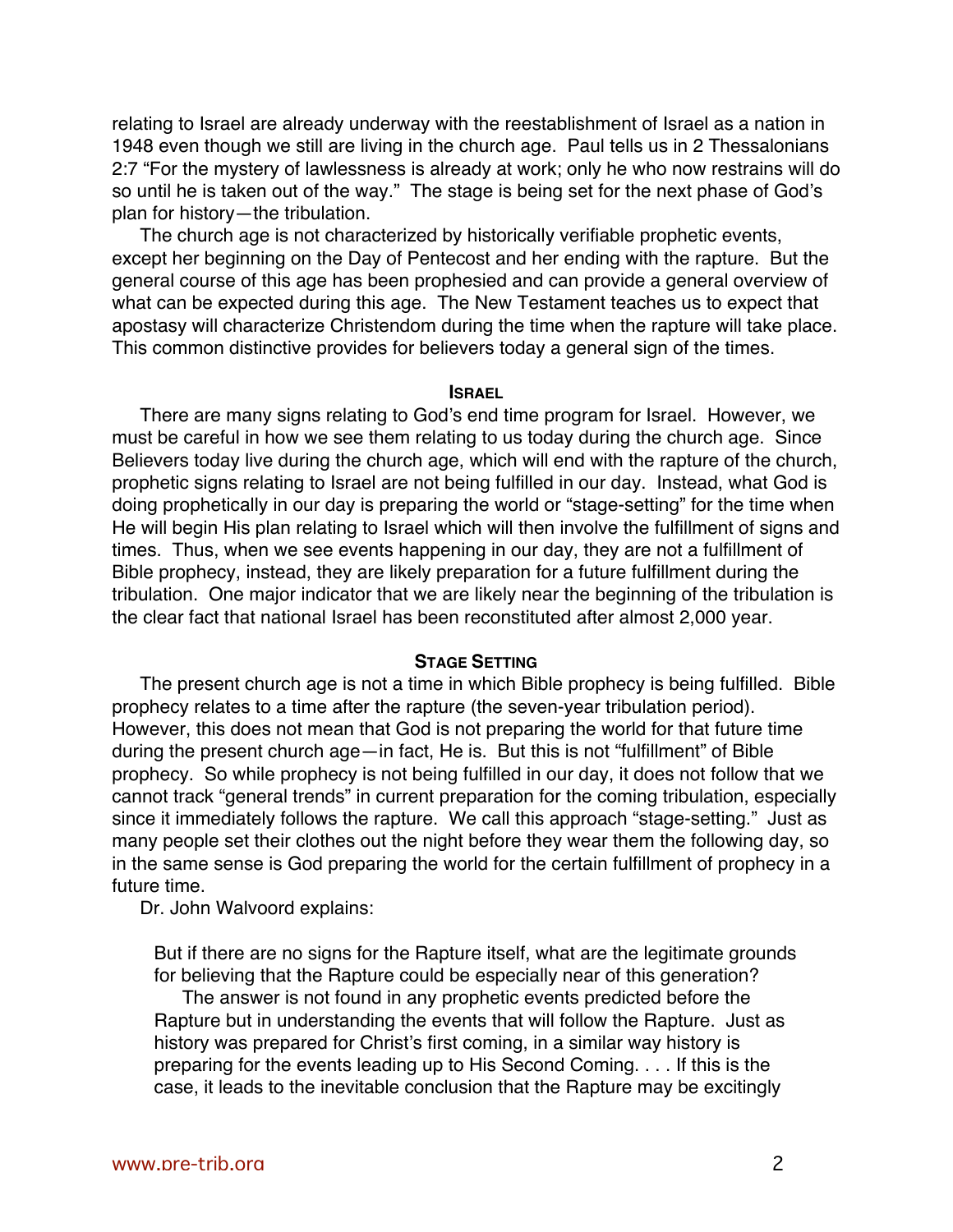# near.<sup>2</sup>

The Bible provides detailed prophecy about the seven-year tribulation. In fact, Revelation 4—19 gives a detailed, sequential outline of the major players and events. Using Revelation as a framework, a Bible student is able to harmonize the hundreds of other biblical passages that speak of the seven-year tribulation into a clear model of the next time period for planet earth. With such a template to guide us, we can see that already God is preparing or setting the stage of the world in which the great drama of the tribulation will unfold. In this way this future time casts shadows of expectation in our own day so that current events provide discernible signs of the times.

## **NEWSPAPER EXEGESIS?**

It is common for critics of those who believe that there are signs in our day of Christ's return to dismiss such a notion as "newspaper exegesis." By this the critics mean that human ideas, not the Bible, are the true source of such beliefs, such that they arise from a search of newspaper headlines rather than from exegesis (i.e., proper interpretation) of the biblical text. Is this true?

In some cases it would be true, but not necessarily in all. If one has first gone to Scripture and derived a sound model of end-time events and there is true correspondence with what is reported in the newspapers, then it can be valid. However, if one is genuinely attempting to fit into the Bible today's headlines, then that is wrong and could rightly be termed "newspaper exegesis."

Some prophecy teachers incorrectly teach that Bible prophecy is being "fulfilled" in our day. This is not the case, except in relation to the reestablishment of the modern state of Israel. Nevertheless, I do support the notion that there are signs of the times relating to the fact that God is setting the stage for a time of future fulfillment, after the rapture, during the tribulation. Thus, it is an overstatement to speak of prophecy being fulfilled in our day, but not wrong to speak of signs that God is preparing for fulfillment.

It is common for some prophecy teachers to go to a biblical passage, usually one that will be fulfilled during the tribulation, and find a similarity to that prophecy and something happening in our day. Just because something is similar, does not mean it is the same.

For example, years ago I remember reading in Isaiah 24:5a that the "earth is also polluted by its inhabitants, . . ." I had heard a lot in the early 1970's about how the earth was being polluted. I then suggested to a couple of friends that this was a prophecy of events taking place in our day. I made the connection based upon the idea of "pollution," without considering the biblical context of Isaiah 24. What is the contextual setting of Isaiah 24? It refers to events that will take place during the future tribulation period. Are we living in the tribulation period today? No! Thus, whatever was happening in current events at that time was not a fulfillment, nor was it related to Isaiah 24 just because I believed there was a point of similarity. If you examine most of the approaches in use today that claim fulfillment of prophecy relating to the tribulation with

<sup>&</sup>lt;sup>2</sup>John F. Walvoord, Armageddon, Oil and the Middle East Crisis, revised (Grand Rapids: Zondervan Publishing House, 1990), p. 217.